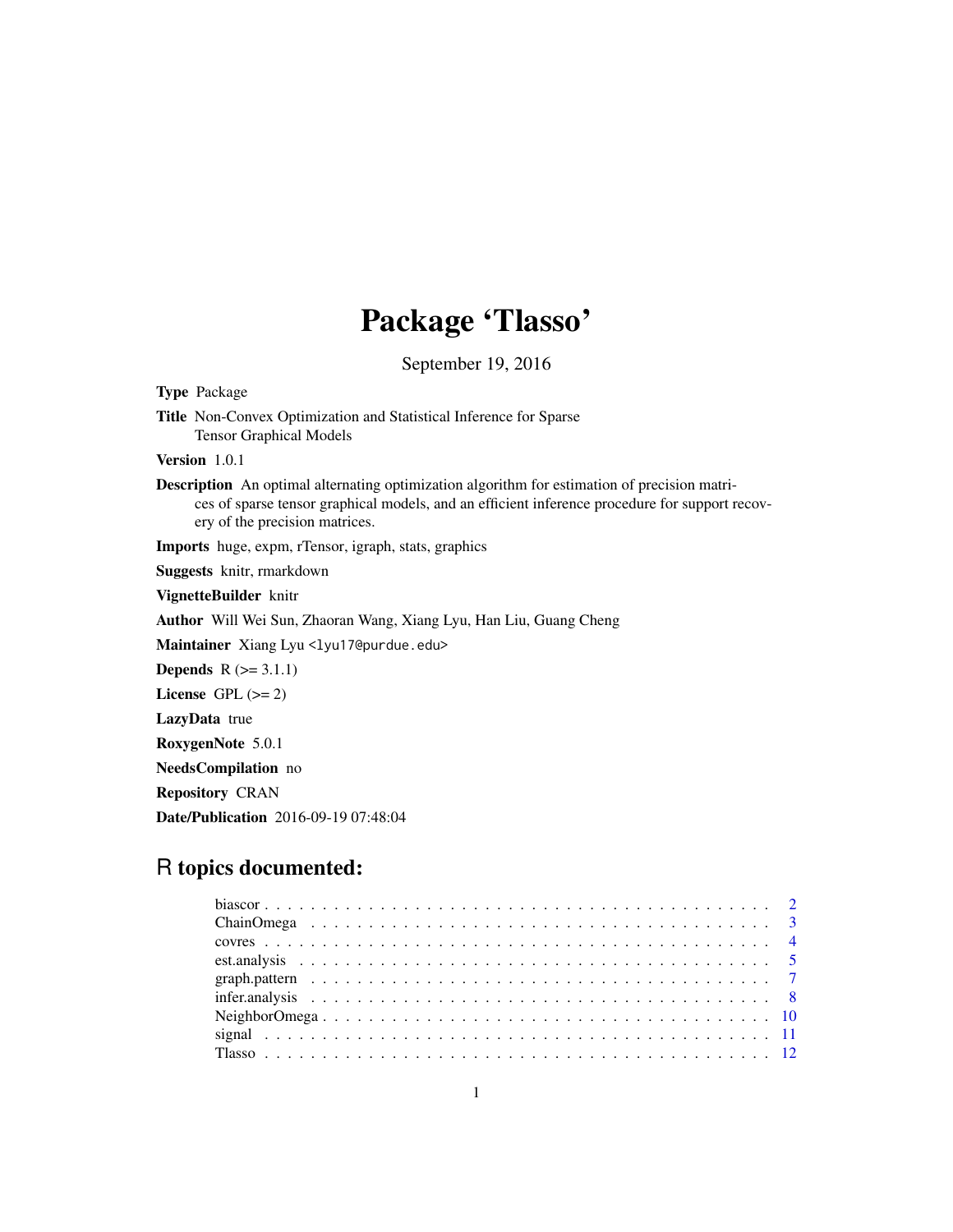#### <span id="page-1-0"></span>2 biascor biascor de la contrada de la contrada de la contrada de la contrada de la contrada de la contrada de

| - 17 |
|------|
|      |
|      |
|      |
|      |

<span id="page-1-1"></span>biascor *Bias Correction of Sample Covariance of Residuals*

# Description

Generate a matrix of bias-corrected sample covariance of residuals (excludes diagnoal) described in [Sun et al. \(2016\).](http://arxiv.org/abs/1609.04522)

# Usage

biascor(rho, Omega.list, k = 1)

# **Arguments**

| rho        | matrix of sample covariance of residuals (includes diagnoal), e.g., output of<br>covres.                                                                                          |
|------------|-----------------------------------------------------------------------------------------------------------------------------------------------------------------------------------|
| Omega.list | list of precision matrices of tensor, i.e., Omega. list[[k]] is the precision ma-<br>trix for the kth tensor mode, $k \in \{1, , K\}$ . For example, output of link{Tlasso. fit}. |
| k          | index of interested mode, default is 1.                                                                                                                                           |

# Details

This function computes bias-corrected sample covariance of residuals (excludes diagnoal, diagnoal is zero vector). Note that output matrix excludes diagnoal while sample covariance of residuals includes diagnoal, see [Sun et al. \(2016\)](http://arxiv.org/abs/1609.04522) for details. Elements in Omega.list are true precision matrices or estimation of the true ones, the latter can be output of [Tlasso.fit](#page-12-1).

#### Value

A matrix whose (i,j) entry (excludes diagnoal; diagnoal is zero vector) is bias-corrected sample covariance of the ith and jth residuals in the kth mode. See [Sun et al. \(2016\)](http://arxiv.org/abs/1609.04522) for details.

# Author(s)

Will Wei Sun, Zhaoran Wang, Xiang Lyu, Han Liu, Guang Cheng.

# See Also

[varcor](#page-14-1), [covres](#page-3-1)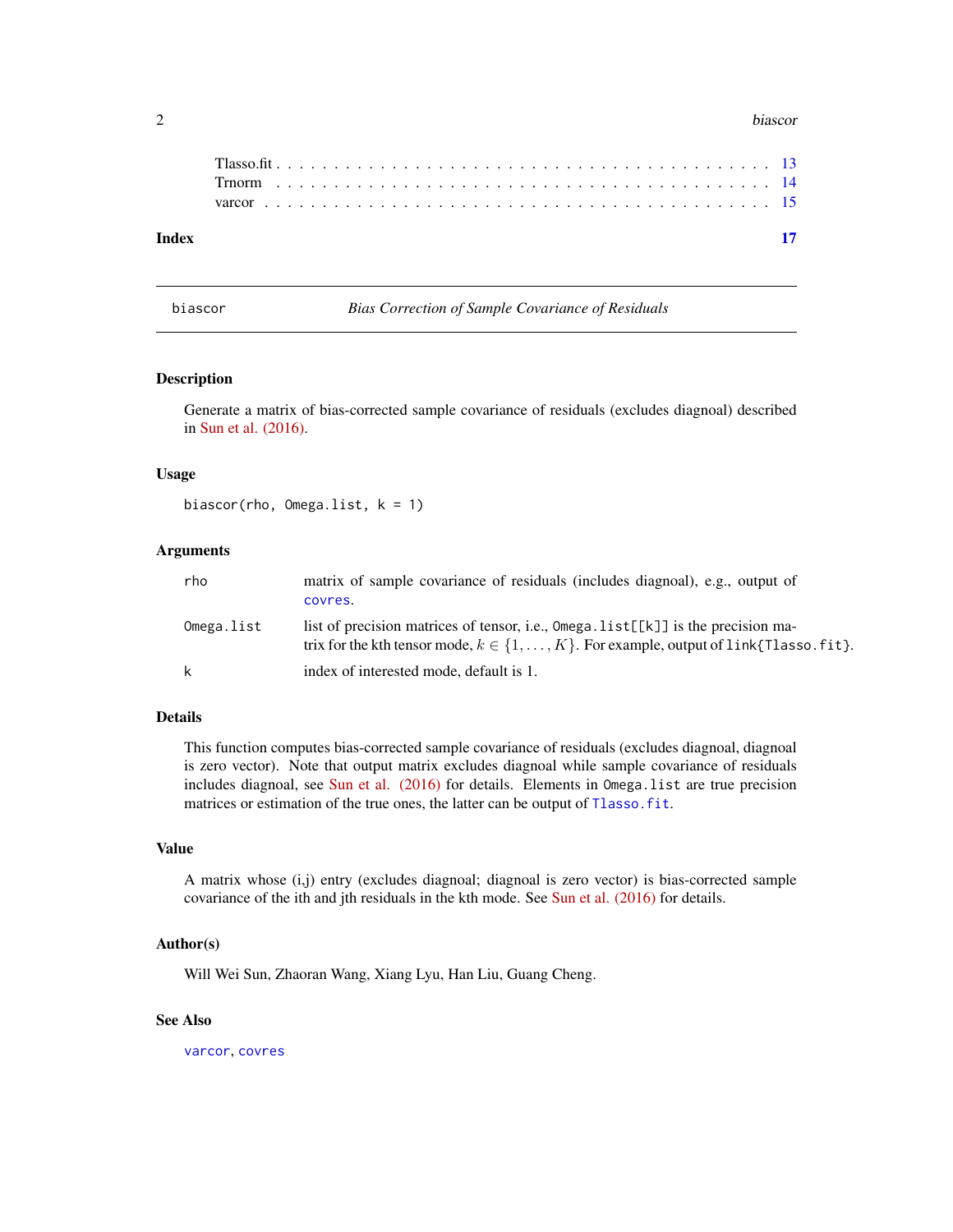# <span id="page-2-0"></span>ChainOmega 3

### Examples

```
m. vec = c(5,5,5) # dimensionality of a tensor
n = 5 # sample size
k=1 # index of interested mode
lambda.thm = 20*c( sqrt(log(m.vec[1])/(n*prod(m.vec))),
                   sqrt(log(m.vec[2])/(n*prod(m.vec))),
                   sqrt(log(m.vec[3])/(n*prod(m.vec))))
DATA=Trnorm(n,m.vec,type='Chain')
# obersavations from tensor normal distribution
out.tlasso = Tlasso.fit(DATA,T=1,lambda.vec = lambda.thm)
# output is a list of estimation of precision matrices
rho=covres(DATA, out.tlasso, k = k)# sample covariance of residuals, including diagnoal
bias_rho=biascor(rho,out.tlasso,k=k)
bias_rho # bias-corrected sample covariance of residuals
# diagnoal is zero vector
```
<span id="page-2-1"></span>

ChainOmega *Precision Matrix of Triangle Graph*

# Description

Generate precision matrix of triangle graph (chain like network) following the set-up in [Fan et al.](http://arxiv.org/abs/0908.2053) [\(2009\).](http://arxiv.org/abs/0908.2053)

### Usage

ChainOmega(p, sd = 1, norm.type = 2)

# Arguments

| p         | dimension of generated precision matrix.                                                                                                                        |
|-----------|-----------------------------------------------------------------------------------------------------------------------------------------------------------------|
| sd        | seed for random number generation, default is 1.                                                                                                                |
| norm.type | normalization methods of generated precision matrix, i.e., $\Omega_{11} = 1$ if norm.type<br>$= 1$ and $\ \Omega\ _F = 1$ if norm.type = 2. Default value is 2. |

#### Details

This function first construct a covariance matrix  $\Sigma$  that its (i,j) entry is  $\exp(-|h_i - h_j|/2)$  with  $h_1 < h_2 < \ldots < h_p$ . The difference  $h_i - h_{i+1}$  is generated i.i.d. from Unif(0.5,1). See [Fan et al.](http://arxiv.org/abs/0908.2053) [\(2009\)](http://arxiv.org/abs/0908.2053) for more details.

# Value

A precision matrix generated from triangle graph.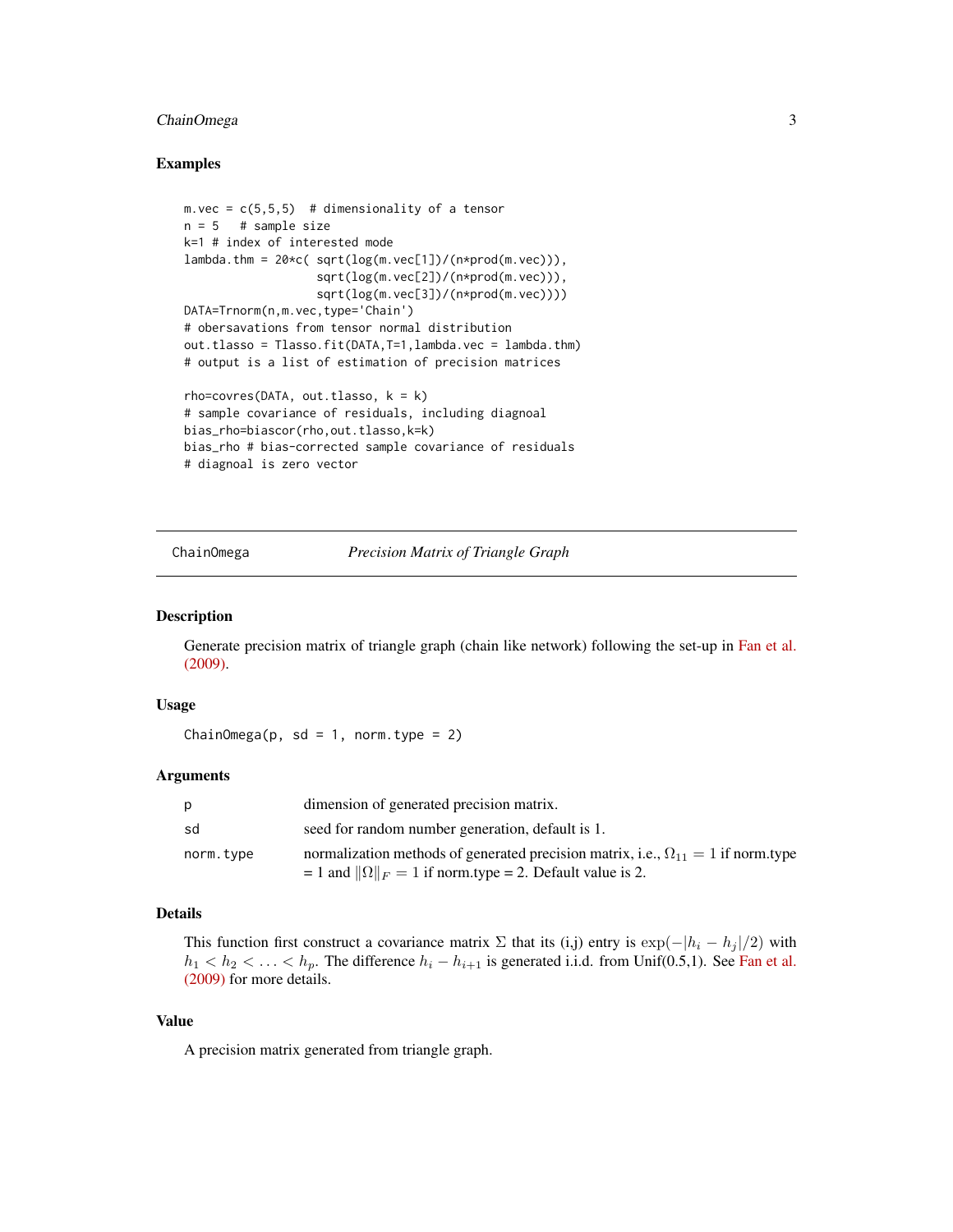<span id="page-3-0"></span>4 covres

#### Author(s)

Will Wei Sun, Zhaoran Wang, Xiang Lyu, Han Liu, Guang Cheng.

#### See Also

[NeighborOmega](#page-9-1)

# Examples

```
m. vec = c(5, 5, 5) # dimensionality of a tensor
n = 5 # sample size
Omega,true.list = list()
for ( k in 1:length(m.vec)){
Omega.true.list[[k]] = ChainOmega(m.vec[k],sd=k*100,norm.type=2)
}
Omega.true.list # a list of length 3 contains precision matrices from triangle graph
```
#### <span id="page-3-1"></span>covres *Sample Covariance Matrix of Residuals*

#### Description

Generate sample covariance matrix of residuals (includes diagnoal) described in [Sun et al. \(2016\).](http://arxiv.org/abs/1609.04522)

#### Usage

```
covres(data, Omega.list, k = 1)
```
#### Arguments

| data       | tensor object stored in a m1 $*$ m2 $*$ $*$ mK $*$ n array, where n is sample size<br>and mk is dimension of the kth tensor mode. |
|------------|-----------------------------------------------------------------------------------------------------------------------------------|
| Omega.list | list of precision matrices of tensor, i.e., Omega.list[[k]] is precision matrix<br>for the kth tensor mode, $k \in \{1, , K\}$ .  |
| k          | index of interested mode, default is 1.                                                                                           |

# Details

This function computes sample covariance of residuals and is the basis for support recovery procedure in [Sun et al. \(2016\).](http://arxiv.org/abs/1609.04522) Note that output matrix includes diagnoal while bias corrected matrix (output of [biascor](#page-1-1)) for inference is off-diagnoal, see [Sun et al. \(2016\)](http://arxiv.org/abs/1609.04522) for details. Elements in Omega.list are true precision matrices or estimation of the true ones, the latter can be output of [Tlasso.fit](#page-12-1).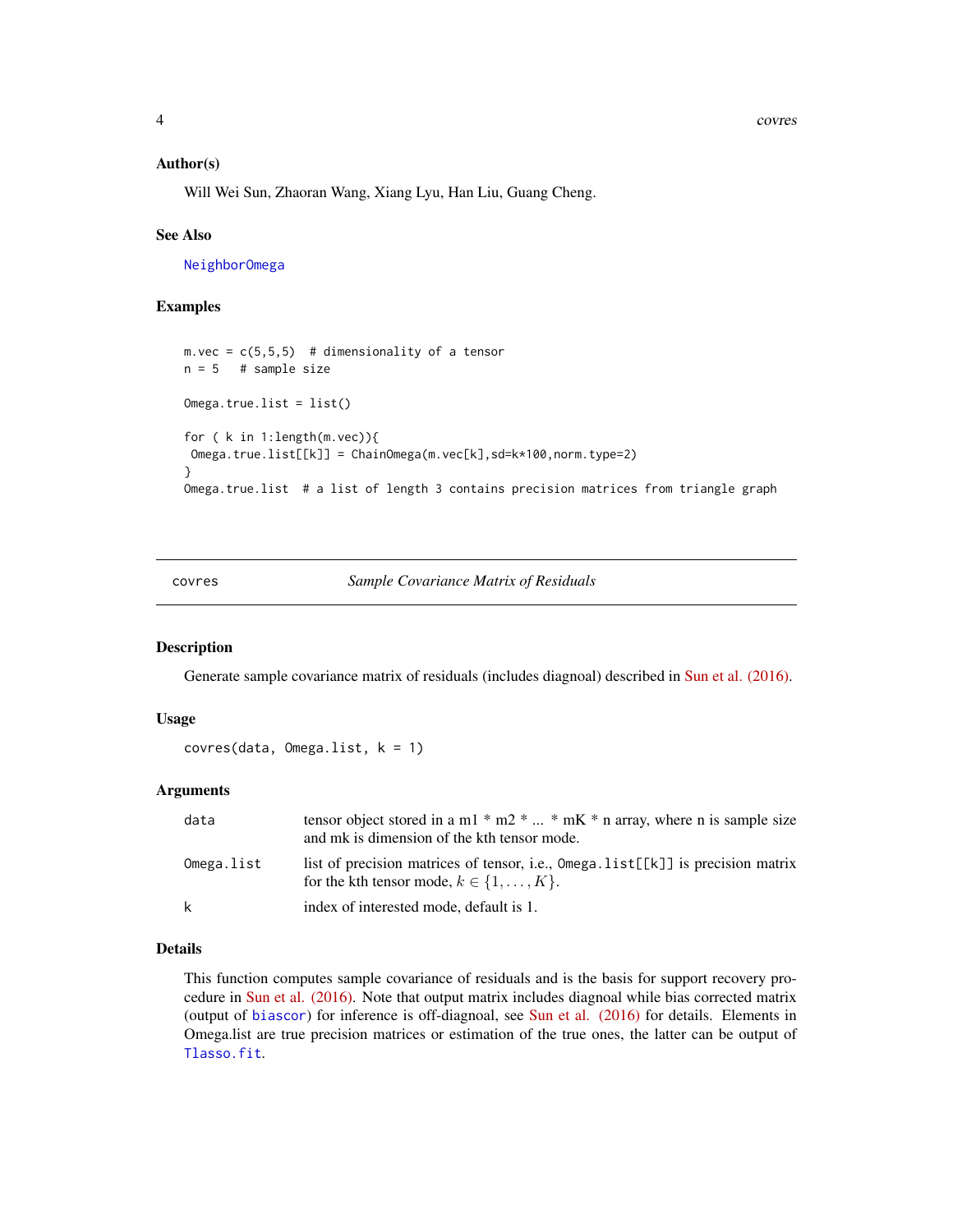# <span id="page-4-0"></span>est.analysis 5

#### Value

A matrix whose (i,j) entry (includes diagnoal) is sample covariance of the ith and jth residuals in the kth mode. See [Sun et al. \(2016\)](http://arxiv.org/abs/1609.04522) for details.

#### Author(s)

Will Wei Sun, Zhaoran Wang, Xiang Lyu, Han Liu, Guang Cheng.

#### See Also

[varcor](#page-14-1), [biascor](#page-1-1)

#### Examples

```
m. vec = c(5,5,5) # dimensionality of a tensor
n = 5 # sample size
k=1 # index of interested mode
lambda.htm = 20*c(sqrtlog(m.vec[1])/(n*prod(m.vec))),sqrt(log(m.vec[2])/(n*prod(m.vec))),
                   sqrt(log(m.vec[3])/(n*prod(m.vec))))
DATA=Trnorm(n,m.vec,type='Chain')
# obersavations from tensor normal distribution
out.tlasso = Tlasso.fit(DATA,T=1,lambda.vec = lambda.thm)
# output is a list of estimation of precision matrices
rho=covres(DATA, out.tlasso, k = k) # sample covariance of residuals, including diagnoal
rho
```
<span id="page-4-1"></span>est.analysis *Estimation Errors and TPR/TNR*

#### Description

Compute estimation errors and TPR/TNR of optimization for sparse tensor graphical models

#### Usage

```
est.analysis(Omega.hat.list, Omega.true.list, offdiag = TRUE)
```
#### Arguments

Omega.hat.list list of estimation of precision matrices of tensor, i.e., Omega.hat.list[[k]] is estimation of precision matrix for the kth tensor mode,  $k \in \{1, \ldots, K\}$ . For example, output of [Tlasso.fit](#page-12-1).

Omega.true.list

list of true precision matrices of tensor, i.e., Omega.true.list[[k]] is true precision matrix for the kth tensor mode,  $k \in \{1, \ldots, K\}$ .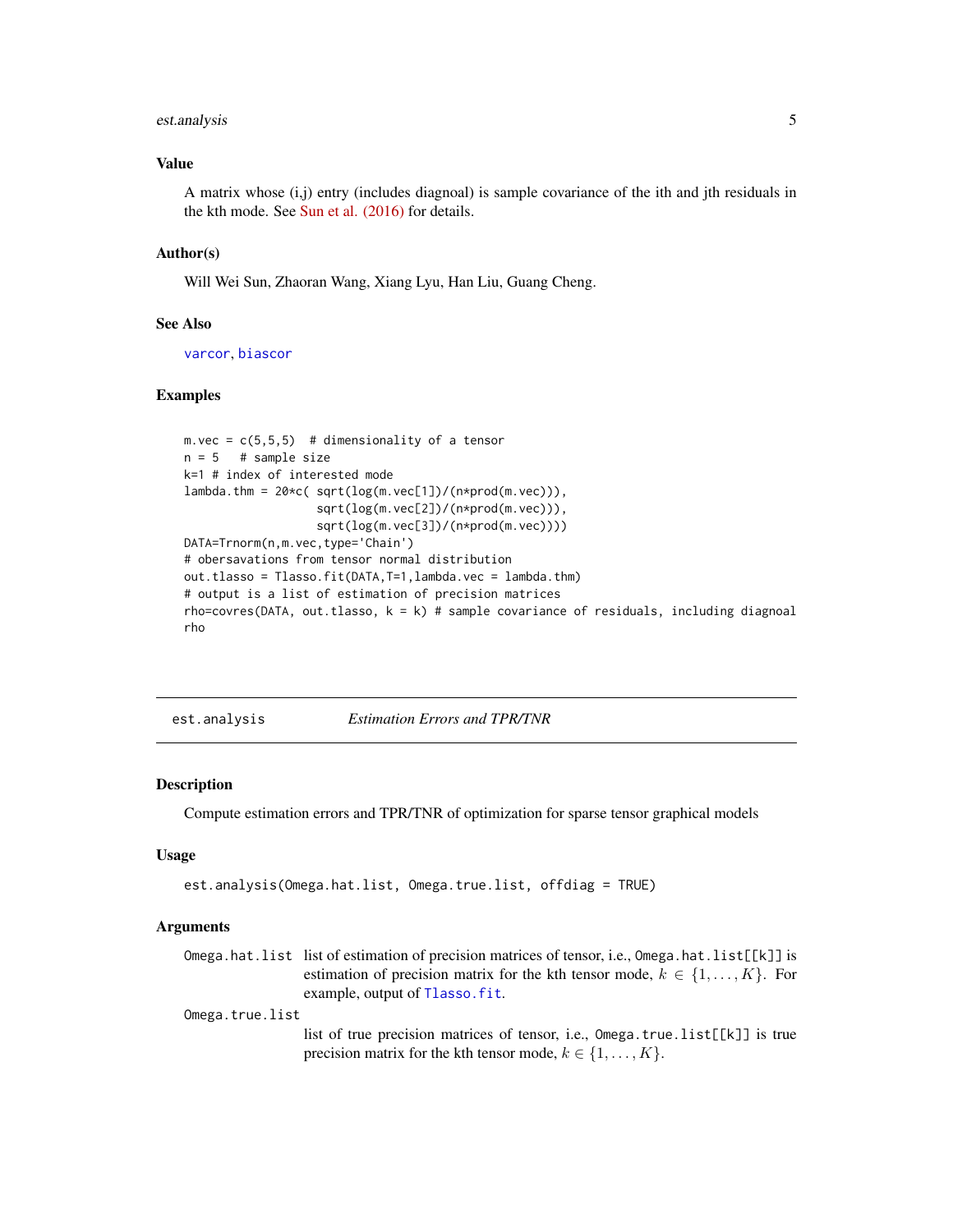<span id="page-5-0"></span>

| offdiag | logical; indicate if excludes diagnoal when computing performance measures. |
|---------|-----------------------------------------------------------------------------|
|         | If offdiag = TRUE, diagnoal in each matrix is ingored when comparing two    |
|         | matrices. Default is TRUE.                                                  |

# Details

This function computes performance measures of optimazation for sparse tensor graphical models. Errors are measured in Frobenius norm and Max norm. Model selection measures are TPR and TNR. All these measures are computed in each mode, average across all modes, and kronecker production of precision matrices.

# Value

A list, named Out, of following performance measures:

| Out\$error.kro    | error in Frobenius norm of kronecker product   |
|-------------------|------------------------------------------------|
| Out\$tpr.kro      | TPR of kronecker product                       |
| Out\$tnr.kro      | TNR of kronecker product                       |
| Out\$av.error.f   | averaged Frobenius norm error across all modes |
| Out\$av.error.max | averaged Max norm error across all modes       |
| Out\$av.tpr       | averaged TPR across all modes                  |
| Out\$av.tnr       | averaged TNR across all modes                  |
| Out\$error.f      | vector; error in Frobenius norm of each mode   |
| Out\$error.max    | vector; error in Max norm of each mode         |
| Out\$tpr          | vector; TPR of each mode                       |
| Out\$tnr          | vector; TNR of each mode                       |

#### Author(s)

Will Wei Sun, Zhaoran Wang, Xiang Lyu, Han Liu, Guang Cheng.

#### See Also

[Tlasso.fit](#page-12-1), [NeighborOmega](#page-9-1), [ChainOmega](#page-2-1)

# Examples

```
m. vec = c(5, 5, 5) # dimensionality of a tensor
n = 5 # sample size
k=1 # index of interested mode
Omega.true.list = list()
Omega.true.list[[1]] = ChainOmega(m.vec[1], sd = 1)
Omega.true.list[[2]] = ChainOmega(m.vec[2], sd = 2)
Omega,trueuleft[2] = ChainOmega(m.vec[3], sd = 3)lambda.thm = 20*c(sqrtlog(m.vec[1])/(n*prod(m.vec))),
                  sqrt(log(m.vec[2])/(n*prod(m.vec))),
                   sqrt(log(m.vec[3])/(n*prod(m.vec))))
DATA=Trnorm(n,m.vec,type='Chain')
# obersavations from tensor normal distribution
```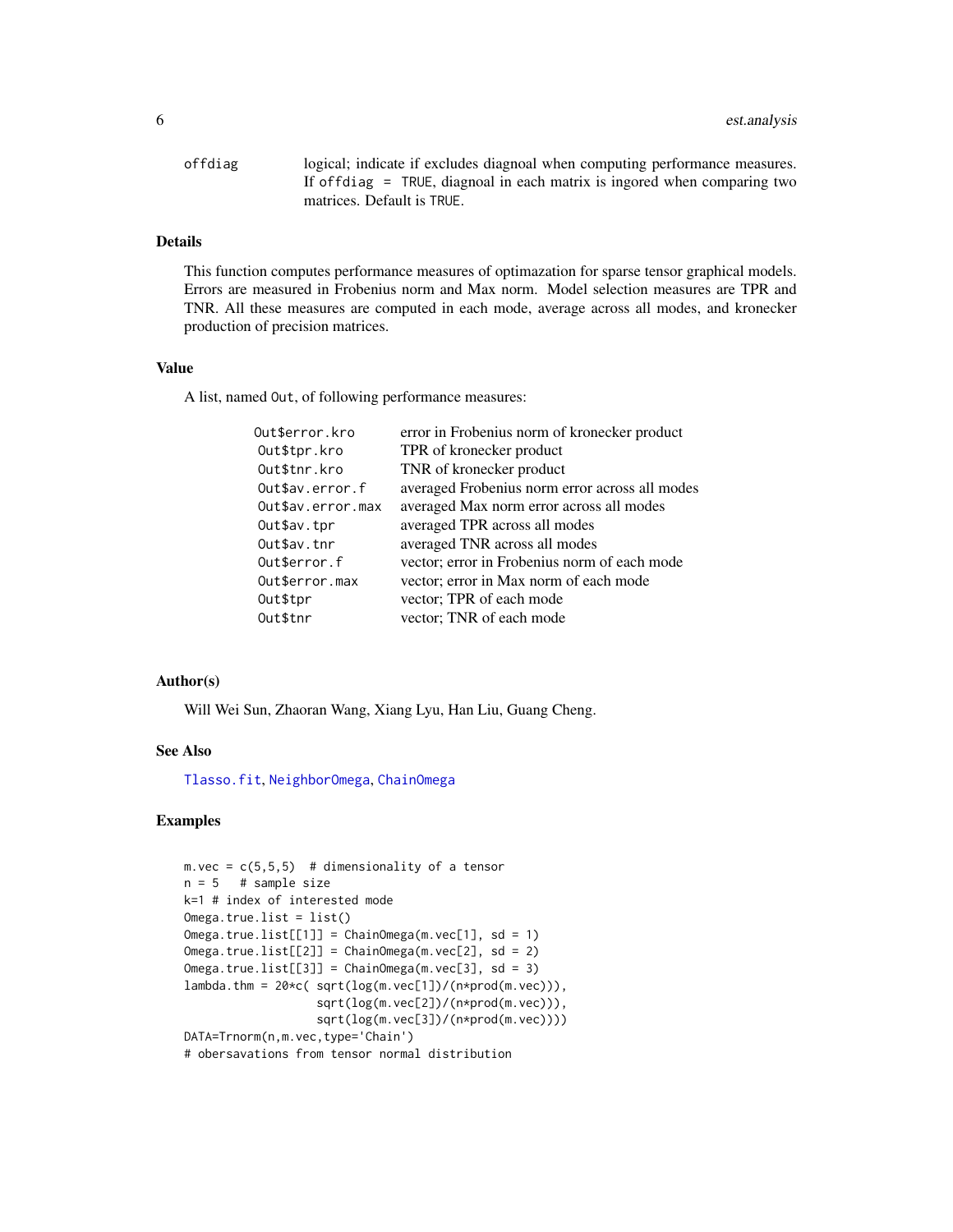```
out.tlasso = Tlasso.fit(DATA,T=1,lambda.vec = lambda.thm)
# output is a list of estimation of precision matrices
est.analysis(out.tlasso, Omega.true.list, offdiag=TRUE)
# generate a list of performance measures
```
graph.pattern *Graph Pattern Visualization*

#### Description

Draw an undirected graph based on presicion matrix to present connection among variables.

#### Usage

```
graph.pattern(mat, main = NULL, edge.color = "gray50",
 vertex.color = "red", vertex.size = 3, vertex.label = NA,
  thres = 1e-05)
```
#### Arguments

| mat          | precision matrix that encodes information of graph struture.                                                                                                                                          |
|--------------|-------------------------------------------------------------------------------------------------------------------------------------------------------------------------------------------------------|
| main         | main title of graph. Default is NULL.                                                                                                                                                                 |
| edge.color   | color of edge. Default is "gray50".                                                                                                                                                                   |
| vertex.color | color of vertex. Default is "red".                                                                                                                                                                    |
| vertex.size  | size of vertex. Default is 3.                                                                                                                                                                         |
| vertex.label | label of vertex. Default is NA.                                                                                                                                                                       |
| thres        | thresholding level of substituting entry with zero, set entry to zero if its absolute<br>value equals or is less than thres. If thres is negative or zero, no entry will be<br>substituted with zero. |

#### Details

This function generates an udirected graph based on precision matrix. If an entry is zero, then no edge connects corresponding pair of nodes.

# Value

A plot of undirected graph.

#### Author(s)

Will Wei Sun, Zhaoran Wang, Xiang Lyu, Han Liu, Guang Cheng.

# See Also

[infer.analysis](#page-7-1), [est.analysis](#page-4-1)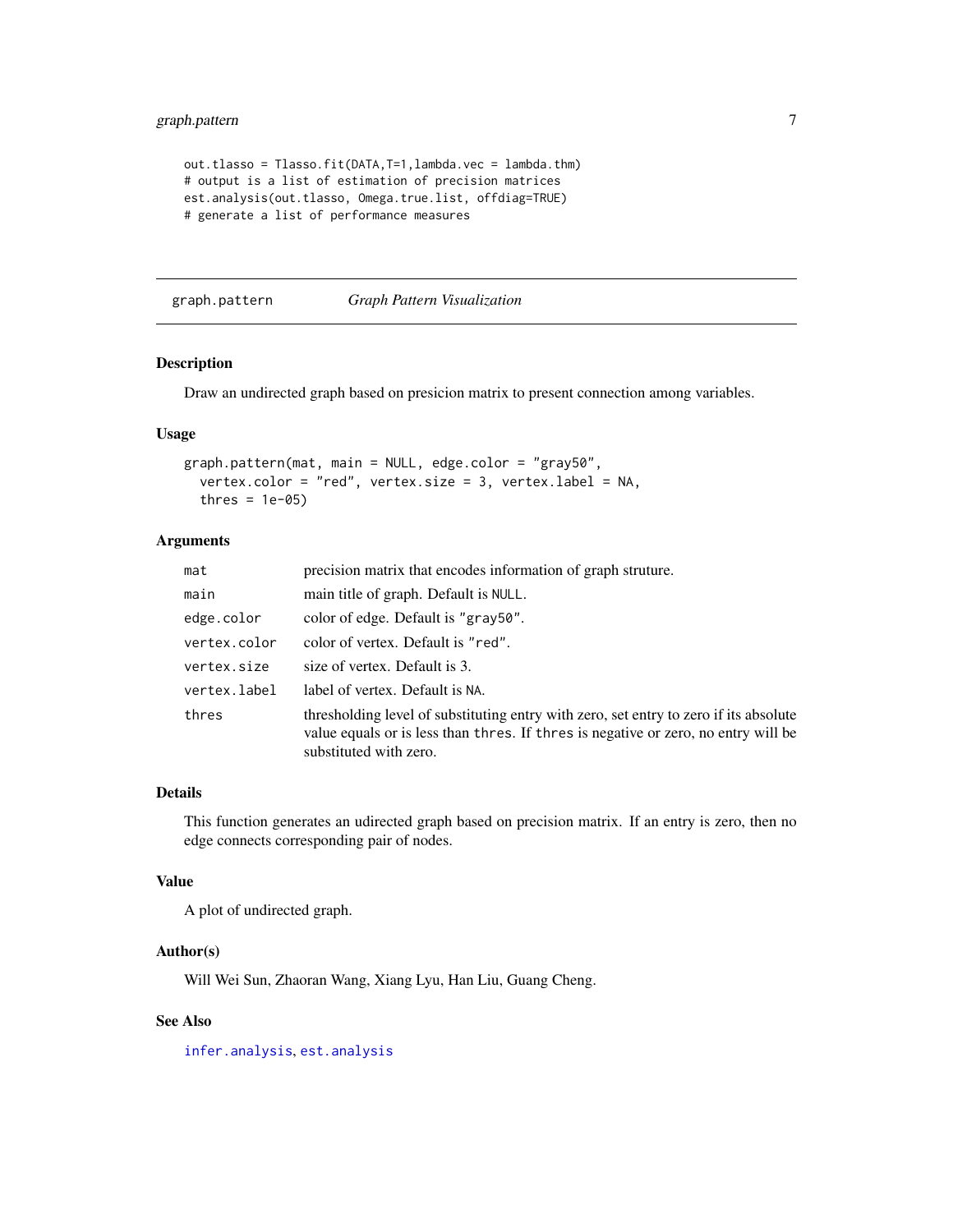# <span id="page-7-0"></span>Examples

```
graph.pattern(ChainOmega(5, sd = 13))
# a triangle graph
```
<span id="page-7-1"></span>infer.analysis *Inference Performance Measures*

### Description

False positive, false negative, discoveries, and non-discoveries of inference for sparse tensor graphical models.

# Usage

```
infer.analysis(mat.list, critical, Omega.true.list, offdiag = TRUE)
```
# Arguments

| list of matrices. $(i, j)$ entry in its kth element is test statistic value for $(i, j)$ entry<br>of kth true precision matrix.                                                         |
|-----------------------------------------------------------------------------------------------------------------------------------------------------------------------------------------|
| critical level of rejecting null hypothesis. If critical is not positive, all null<br>hypothesis will not be rejected.                                                                  |
| Omega.true.list                                                                                                                                                                         |
| list of true precision matrices of tensor, i.e., $Omega.tr[c[k]]$ is true<br>precision matrix for the kth tensor mode, $k \in \{1, , K\}$ .                                             |
| logical; indicate if excludes diagnoal when computing performance measures.<br>If offdiag $=$ TRUE, diagnoal in each matrix is ingored when comparing two<br>matrices. Default is TRUE. |
|                                                                                                                                                                                         |

# Details

This function computes performance measures of inference for sparse tensor graphical models. False positive, false negative, discovery (number of rejected null hypothesis), non-discovery (number of non-rejected null hypothesis), and total non-zero entries of each true precision matrix is listed in output.

#### Value

A list, named Out, of following performance measures:

| Out\$fp | vector; number of false positive of each mode                                     |
|---------|-----------------------------------------------------------------------------------|
| Out\$fn | vector; number of false negative of each mode                                     |
| Out\$d  | vector; number of all discovery of each mode                                      |
| Out\$nd | vector; number of all non-discovery of each mode                                  |
| Out\$t  | vector; number of all true non-zero entries in true precision matrix of each mode |
|         |                                                                                   |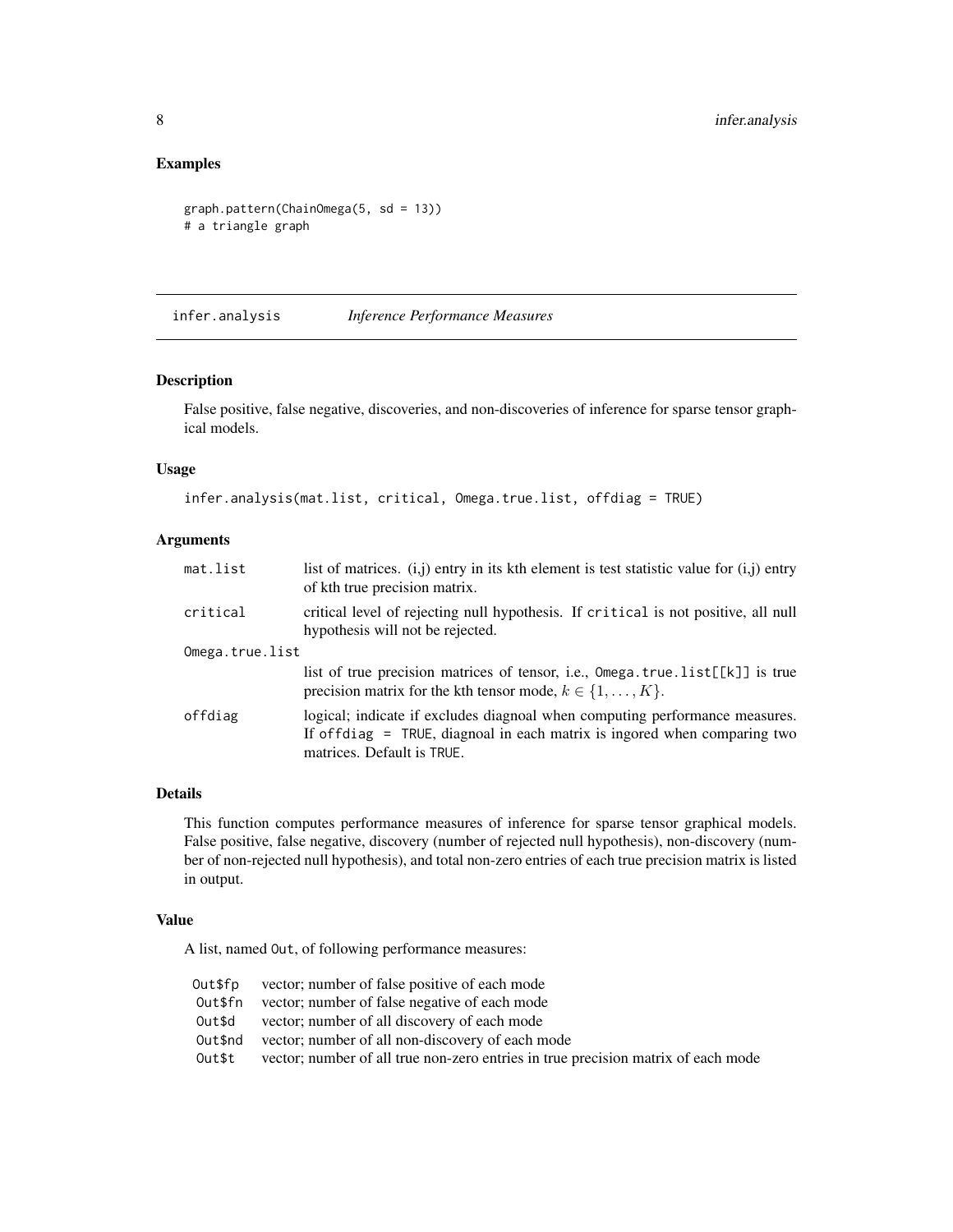# <span id="page-8-0"></span>infer.analysis 9

#### Author(s)

Will Wei Sun, Zhaoran Wang, Xiang Lyu, Han Liu, Guang Cheng.

# See Also

[Tlasso.fit](#page-12-1), [est.analysis](#page-4-1), [ChainOmega](#page-2-1)

# inference measures (off-diagnoal)

# Examples

```
m. vec = c(5,5,5) # dimensionality of a tensor
n = 5 # sample size
Omega,true.list = list()
Omega.true.list[[1]] = ChainOmega(m.vec[1], sd = 1)Omega.true.list[[2]] = ChainOmega(m.vec[2], sd = 2)
Omega,trueu[i][3]] = ChainOmega(mvec[3], sd = 3)lambda.htm = 20*c(sqrtlog(m.vec[1])/(n*prod(m.vec))),sqrt(log(m.vec[2])/(n*prod(m.vec))),
                   sqrt(log(m.vec[3])/(n*prod(m.vec))))
DATA=Trnorm(n,m.vec,type='Chain')
# obersavations from tensor normal distribution
out.tlasso = Tlasso.fit(DATA,T=1,lambda.vec = lambda.thm)
# output is a list of estimation of precision matrices
mat.list=list()
for ( k in 1:3) {
  rho=covres(DATA, out.tlasso, k = k)# sample covariance of residuals, including diagnoal
  varpi2=varcor(DATA, out.tlasso, k = k)
  # variance correction term for kth mode's sample covariance of residuals
  bias_rho=biascor(rho,out.tlasso,k=k)
  # bias corrected
  tautest=matrix(0,m.vec[k],m.vec[k])
  for( i in 1:(m.vec[k]-1)) {
    for ( j in (i+1):m.vec[k]){
      tautest[j,i]=tautest[i,j]=sqrt((n-1)*prod(m.vec[-k]))*
        bias_rho[i,j]/sqrt(varpi2*rho[i,i]*rho[j,j])
    }
  }
  # list of matrices of test statistic values (off-diagnoal). See Sun et al. 2016
  mat.list[[k]]=tautest
}
infer.analysis(mat.list, qnorm(0.975), Omega.true.list, offdiag=TRUE)
```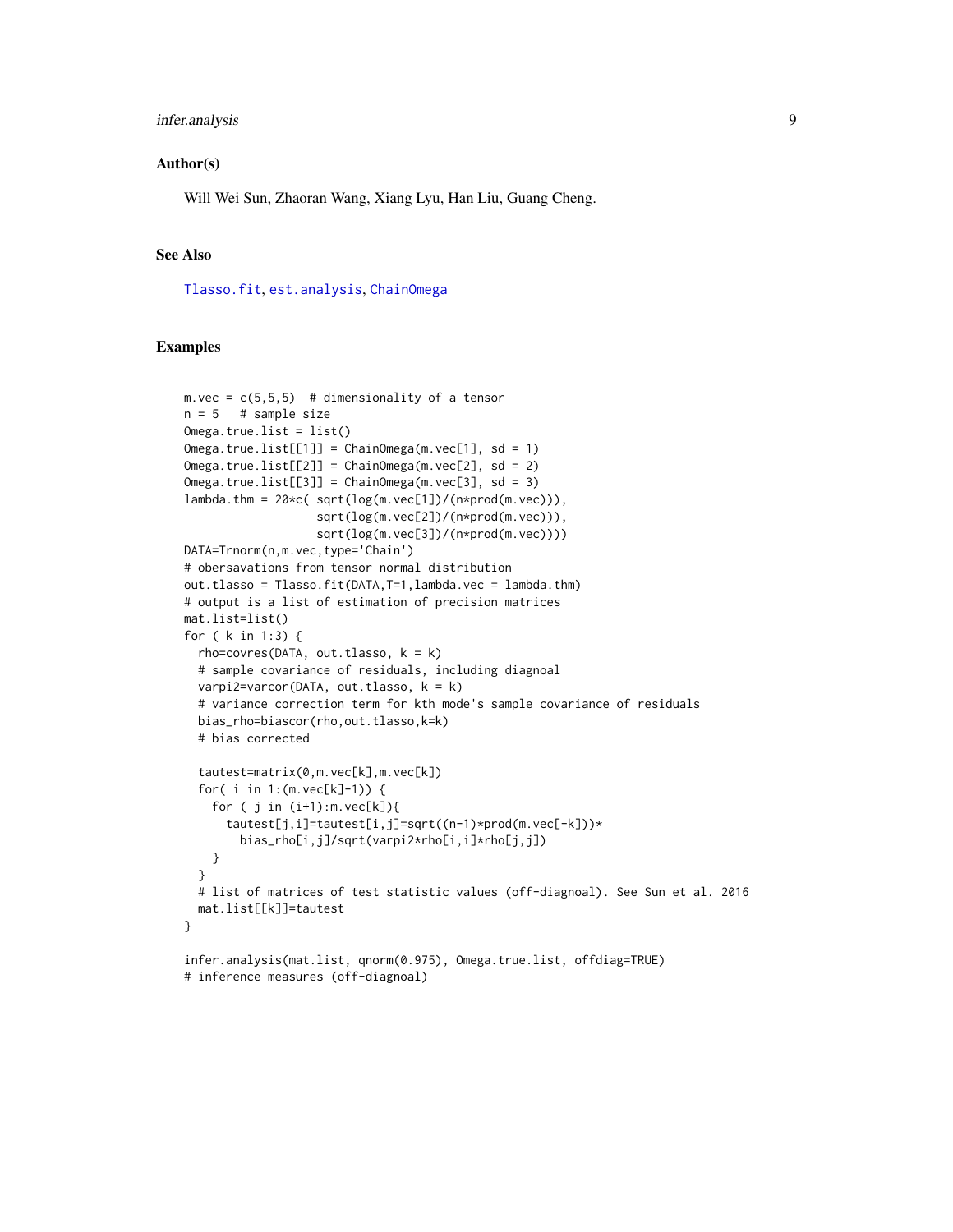<span id="page-9-1"></span><span id="page-9-0"></span>

# Description

Generate precision matrix of nearest-neighbor network following the set-up in [Li and Gui \(2006\)](http://paperity.org/p/38773767/gradient-directed-regularization-for-sparse-gaussian-concentration-graphs-with) and [Lee and Liu \(2006\).](http://www.jmlr.org/papers/volume16/lee15a/lee15a.pdf)

#### Usage

NeighborOmega(p, sd = 1, knn = 4, norm.type = 2)

# Arguments

| р         | dimension of generated precision matrix.                                                                                                                      |
|-----------|---------------------------------------------------------------------------------------------------------------------------------------------------------------|
| sd        | seed for random number generation. Default is 1.                                                                                                              |
| knn       | sparsity of precision matrix, <i>i.e.</i> , matrix is generated from a knn nearest-neighbor<br>graph, knn should be less than p. Default is 4.                |
| norm.type | normalization methods of generated precision matrix, i.e., $\Omega_{11} = 1$ if norm.type<br>= 1 and $\ \Omega\ _F = 1$ if norm.type = 2. Default value is 2. |

# Details

For a knn nearest-neighbor graph, this function first randomly picks p points from a unit square and computes all pairwise distances among the points. Then it searches for the knn nearest-neighbors of each point and a pair of symmetric entries in the precision matrix that has a random chosen value from  $[-1, -0.5]$  ∪  $[0.5, 1]$ . Finally, to ensure positive definite property, it normalizes the matrix as  $\Omega < -\Omega + (\lambda(\Omega) + 0.2)1_p$  where  $\lambda(\cdot)$  refers to the samllest eigenvalue.

# Value

A precision matrix generated from the knn nearest-neighor graph.

# Author(s)

Will Wei Sun, Zhaoran Wang, Xiang Lyu, Han Liu, Guang Cheng.

# See Also

[ChainOmega](#page-2-1)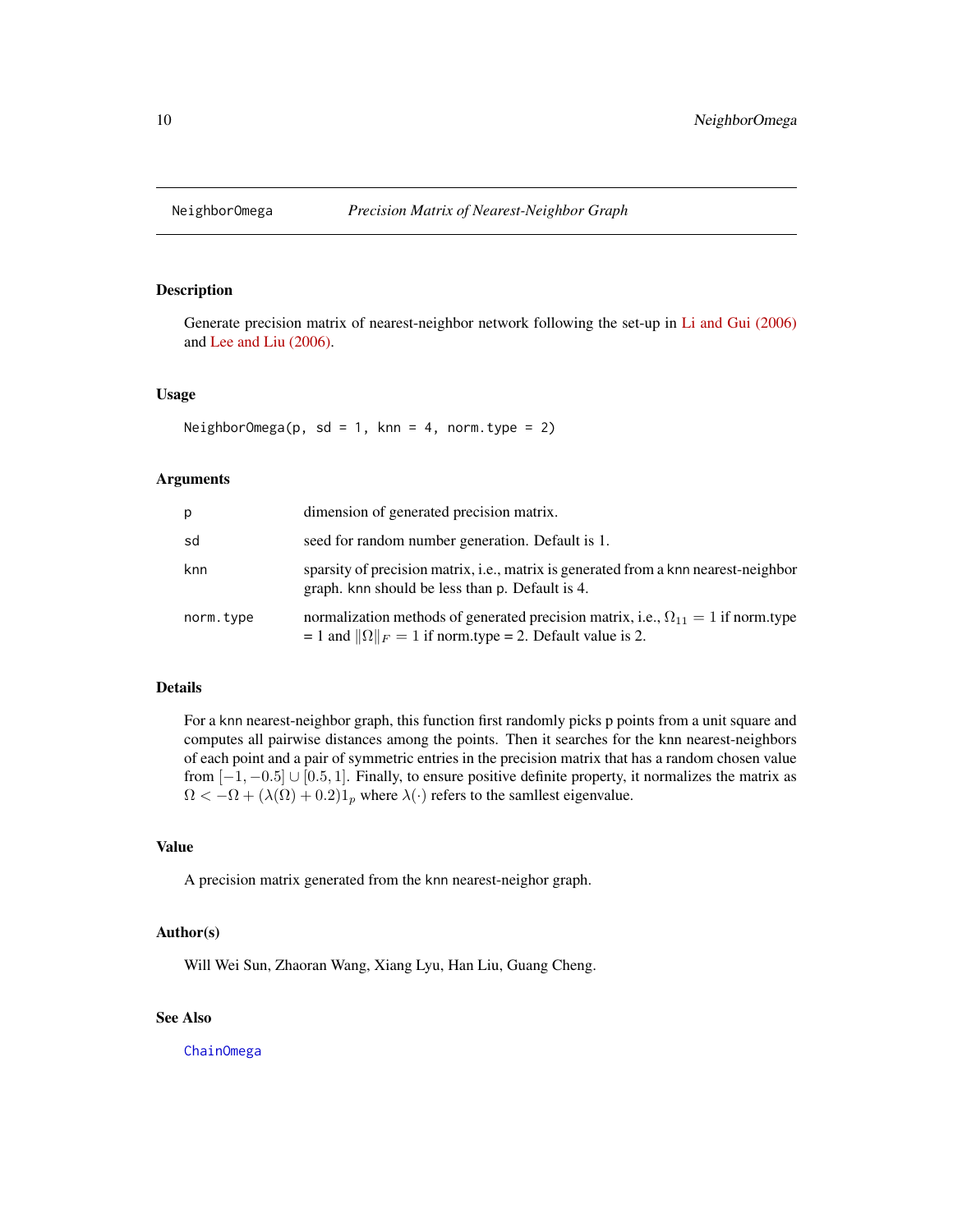#### <span id="page-10-0"></span>signal the contract of the contract of the contract of the contract of the contract of the contract of the contract of the contract of the contract of the contract of the contract of the contract of the contract of the con

# Examples

```
m. vec = c(5, 5, 5) # dimensionality of a tensor
n = 5 # sample size
knn=4 # sparsity
Omega,true.list = list()
for ( k in 1:length(m.vec)){
  Omega.true.list[[k]] = NeighborOmega(m.vec[k],knn=4, sd=k*100,norm.type=2)
}
Omega.true.list # a list of length 3 contains precision matrices from 4-nearnest neighbor graph
```
signal *Regression Parameter of Conditional Linear Model*

#### Description

Compute regression parameter of conditional linear model of separable tensor normal distribution described in [Sun et al. \(2016\).](http://arxiv.org/abs/1609.04522)

#### Usage

signal(Omega.list,  $i = 1$ ,  $k = 1$ )

#### Arguments

| Omega.list   | list of precision matrices of tensor, i.e., $Omegaurga.list[[k]] is the kth precision$<br>matrix. Omegalist can be either true precision matrices or output of Tlasso. fit.<br>for the kth tensor mode, $k \in \{1, , K\}$ . |
|--------------|------------------------------------------------------------------------------------------------------------------------------------------------------------------------------------------------------------------------------|
| $\mathbf{i}$ | index of interested regression parameter, default is 1. See details in Sun et al.<br>(2016).                                                                                                                                 |
| k            | index of interested mode, default is 1.                                                                                                                                                                                      |

# Details

This function computes regression parameter and is fundamental for sample covariance of residuals and bias correction. See details in [Sun et al. \(2016\).](http://arxiv.org/abs/1609.04522)

# Value

A vector of regression paramter.

# Author(s)

Will Wei Sun, Zhaoran Wang, Xiang Lyu, Han Liu, Guang Cheng.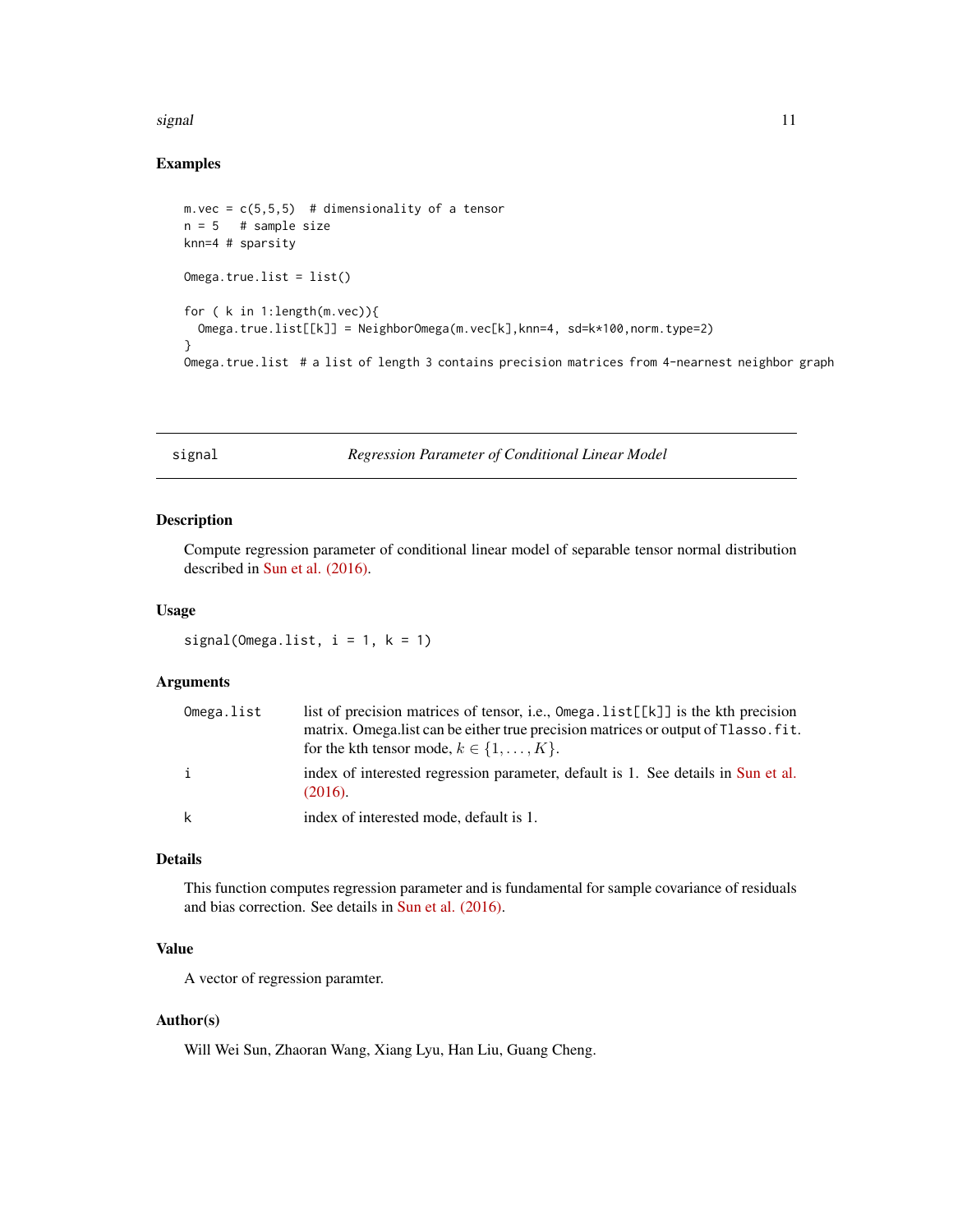<span id="page-11-0"></span>12 and 12 and 12 and 12 and 12 and 12 and 12 and 12 and 12 and 12 and 12 and 12 and 12 and 12 and 12 and 12 and 12 and 12 and 12 and 12 and 12 and 12 and 12 and 12 and 12 and 12 and 12 and 12 and 12 and 12 and 12 and 12 an

# See Also

[covres](#page-3-1), [biascor](#page-1-1)

# Examples

```
m. vec = c(5, 5, 5) # dimensionality of a tensor
n = 5 # sample size
k=1 # index of interested mode
lambda.thm = 20*c( sqrt(log(m.vec[1])/(n*prod(m.vec))),
                  sqrt(log(m.vec[2])/(n*prod(m.vec))),
                   sqrt(log(m.vec[3])/(n*prod(m.vec))))
DATA=Trnorm(n,m.vec,type='Chain')
# obersavations from tensor normal distribution
out.tlasso = Tlasso.fit(DATA,T=1,lambda.vec = lambda.thm)
# output is a list of estimation of precision matrices
signal(out.tlasso, i=2 , k=k )
# the regression parameter for conditional linear model of 2rd row in 1st mode
```
Tlasso *Non-Convex Optimization and Statistical Inference for Sparse Tensor Graphical Models*

# Description

An optimal alternating optimization algorithm for estimation of precision matrices of sparse tensor graphical models, and an efficient inference procedure for support recovery of the precision matrices.

# Details

| Package: | Tlasso     |
|----------|------------|
| Type:    | Package    |
| Date     | 2016-09-17 |
| License: | $GPL (=2)$ |

Author(s)

Will Wei Sun, Zhaoran Wang, Xiang Lyu, Han Liu, Guang Cheng. Maintainer: Xiang Lyu <lyu17@purdue.edu>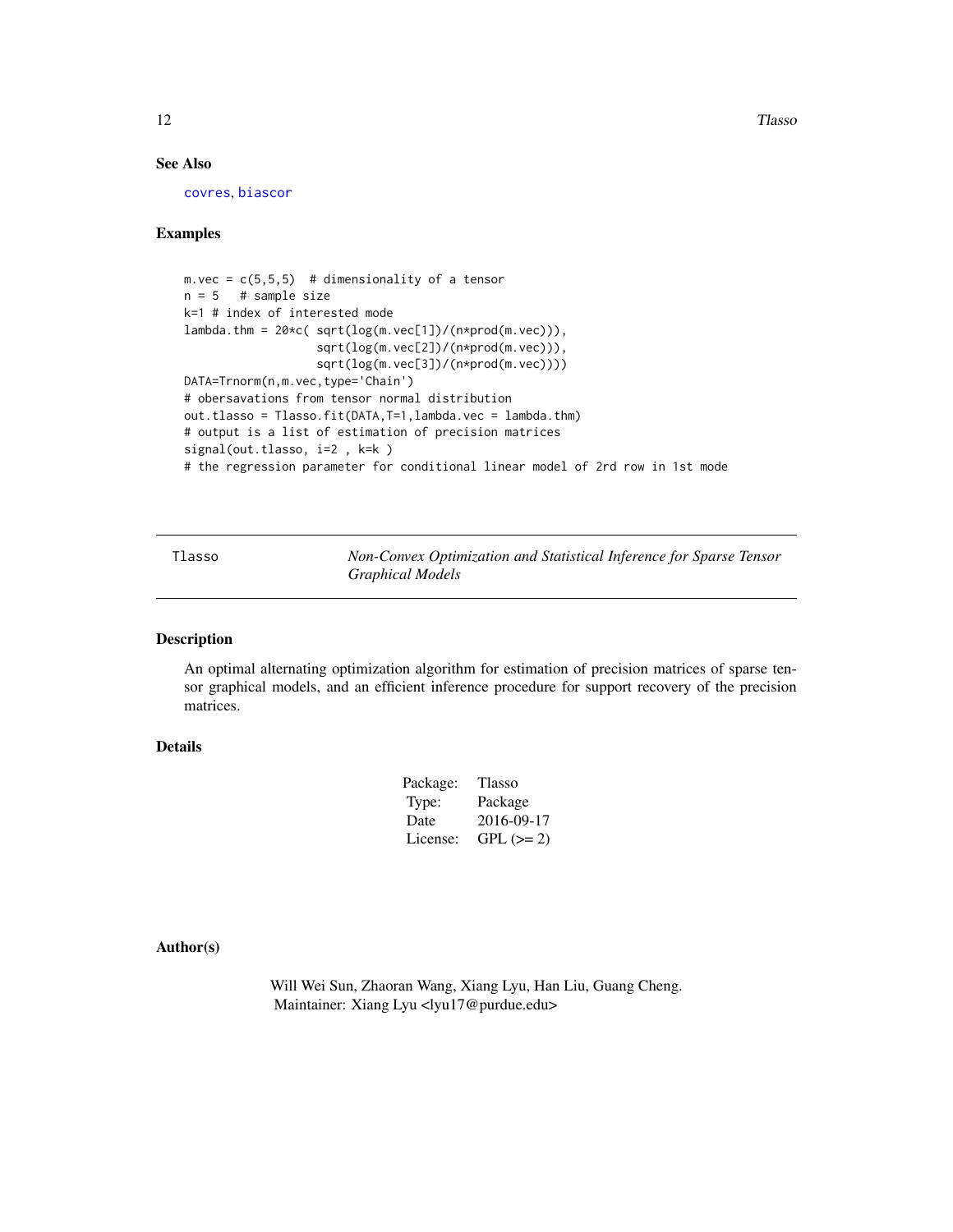#### <span id="page-12-0"></span>Tlasso.fit 13

#### References

Fan J, Feng Y, Wu Y. *Network exploration via the adaptive LASSO and SCAD penalties*. The annals of applied statistics, 2009, Friedman J, Hastie T, Tibshirani R. *Sparse inverse covariance estimation with the graphical lasso*. Biostatistics, 2008: 9.3: 43 Lee W, Liu Y. *Joint estimation of multiple precision matrices with common structures*. Journal of Machine Learning Research, Li H, Gui J. Gradient directed regularization for sparse Gaussian concentration graphs, with applications to inference of gene Sun W, Wang Z, Lyu X, Liu H, Cheng G. Sparse Tensor Graphical Model: Non-convex Optimization and Statistical Inference

<span id="page-12-1"></span>

#### Description

An alternating optimization algorithm for estimation of precision matrices of sparse tensor graphical models. See [Sun et al. \(2016\)](http://arxiv.org/abs/1609.04522) for details.

#### Usage

Tlasso.fit(data,  $T = 1$ , lambda.vec = NULL, norm.type = 2, thres = 1e-05)

#### Arguments

| data       | tensor object stored in a m1 $*$ m2 $*$ $*$ mK $*$ n array, where n is sample size<br>and mk is dimension of the kth tensor mode.                                                                                                                                    |
|------------|----------------------------------------------------------------------------------------------------------------------------------------------------------------------------------------------------------------------------------------------------------------------|
| $\top$     | number of maximal iteration, default is 1. Each iteration involves update on<br>all modes. If output change less than thres after certain iteration, in terms<br>of summation on Frobenius norm, this function will be terminated (before Tth<br><i>iteration</i> ). |
| lambda.vec | vector of tuning parameters $(\lambda_1,,\lambda_K)$ . Defalut is NULL, s.t. it is tuned via<br>HUGE package directly.                                                                                                                                               |
| norm.type  | normalization method of precision matrix, i.e., $\Omega_{11} = 1$ if norm.type = 1 and<br>$\ \Omega\ _F = 1$ if norm.type = 2. Default value is 2.                                                                                                                   |
| thres      | thresholding value that terminates algorithm before Tth iteration if output change<br>less than thres after certain iteration, in terms of summation over Frobenius<br>norm. If thres is negative or zero, this algorithm will iterate T times.                      |

#### Details

This function conducts an alternating optimization algorithm to sparse tensor graphical model. The output is optimal consistent even when  $T=1$ , see [Sun et al. \(2016\)](http://arxiv.org/abs/1609.04522) for details. There are two ternimation criteria, T and thres. Algorithm will be terminated if output in certain iteration change less than thres. Otherwise, T iterations will be fully operated.

Tlasso.fit *Non-Convex Optimization for Sparse Tensor Graphical Models*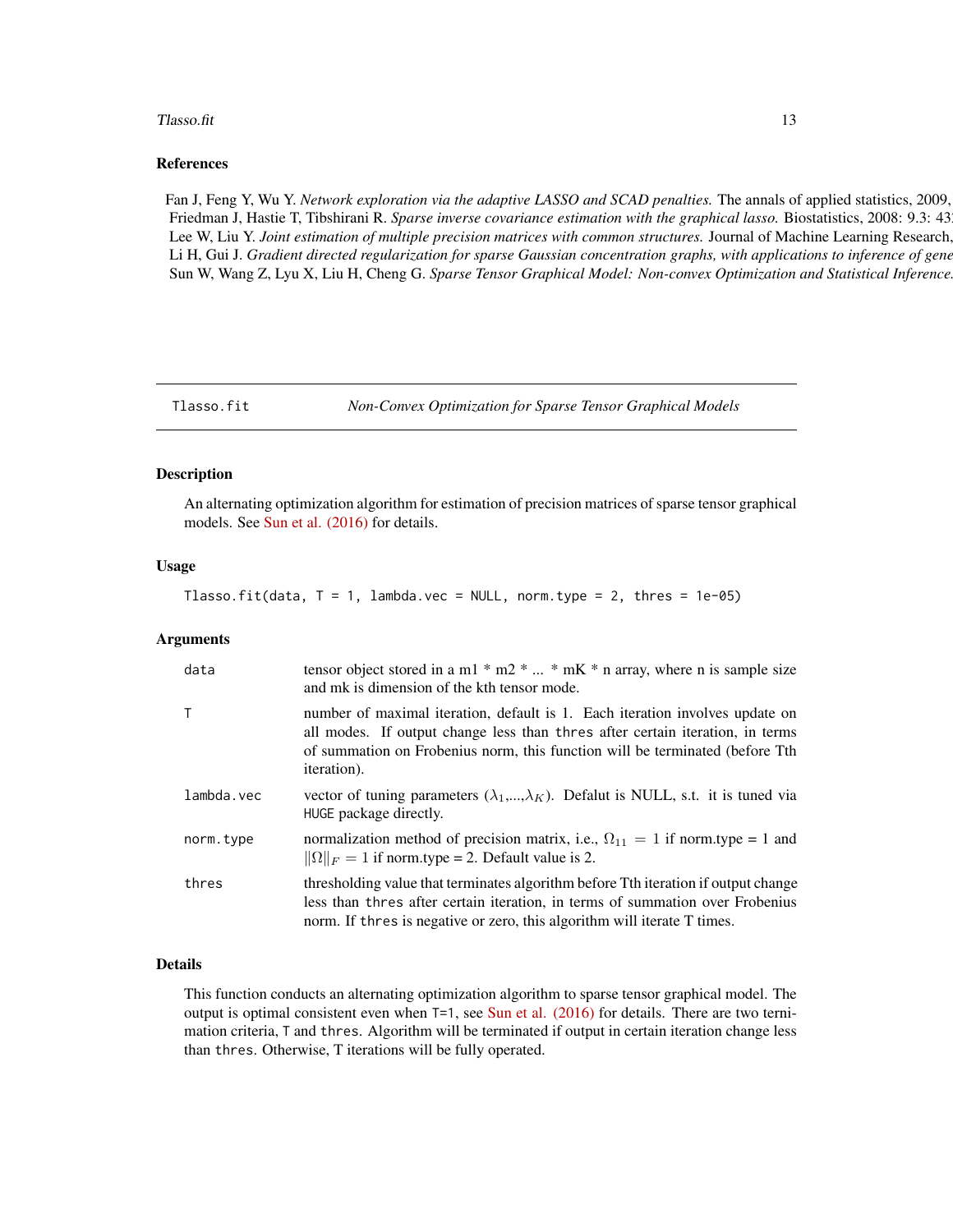#### <span id="page-13-0"></span>14 Trnorm

# Value

A length-K list of estimation of precision matrices.

# Author(s)

Will Wei Sun, Zhaoran Wang, Xiang Lyu, Han Liu, Guang Cheng.

# See Also

[varcor](#page-14-1), [biascor](#page-1-1), [huge](#page-0-0)

# Examples

```
m. vec = c(5,5,5) # dimensionality of a tensor
n = 5 # sample size
lambda.thm = 20*c( sqrt(log(m.vec[1])/(n*prod(m.vec))),
                 sqrt(log(m.vec[2])/(n*prod(m.vec))),
                 sqrt(log(m.vec[3])/(n*prod(m.vec))))
DATA=Trnorm(n,m.vec,type='Chain')
# obersavations from tensor normal distribution
out.tlasso = Tlasso.fit(DATA,T=10,lambda.vec = lambda.thm,thres=10)
# terminate by thres
out.tlasso = Tlasso.fit(DATA,T=3,lambda.vec = lambda.thm,thres=0)
# thres=0, iterate 10 times
```
Trnorm *Separable Tensor Normal Distribution*

#### Description

Generate observations from separable tensor normal distribution.

#### Usage

```
Trnorm(n, m.vec, mu = array(0, m.vec), Sigma. list = NULL, type = "Chain",sd = 1, knn = 4, norm.type = 2)
```
#### Arguments

| n     | number of generated observations.                                                                                     |
|-------|-----------------------------------------------------------------------------------------------------------------------|
| m.vec | vector of tensor mode dimensions, e.g., $m$ . vec=c( $m1$ , $m2$ , $m3$ ) for a 3-mode<br>tensor normal distribution. |
| mu    | array of mean for tensor normal distribution with dimension m. vec. Default is<br>zero mean.                          |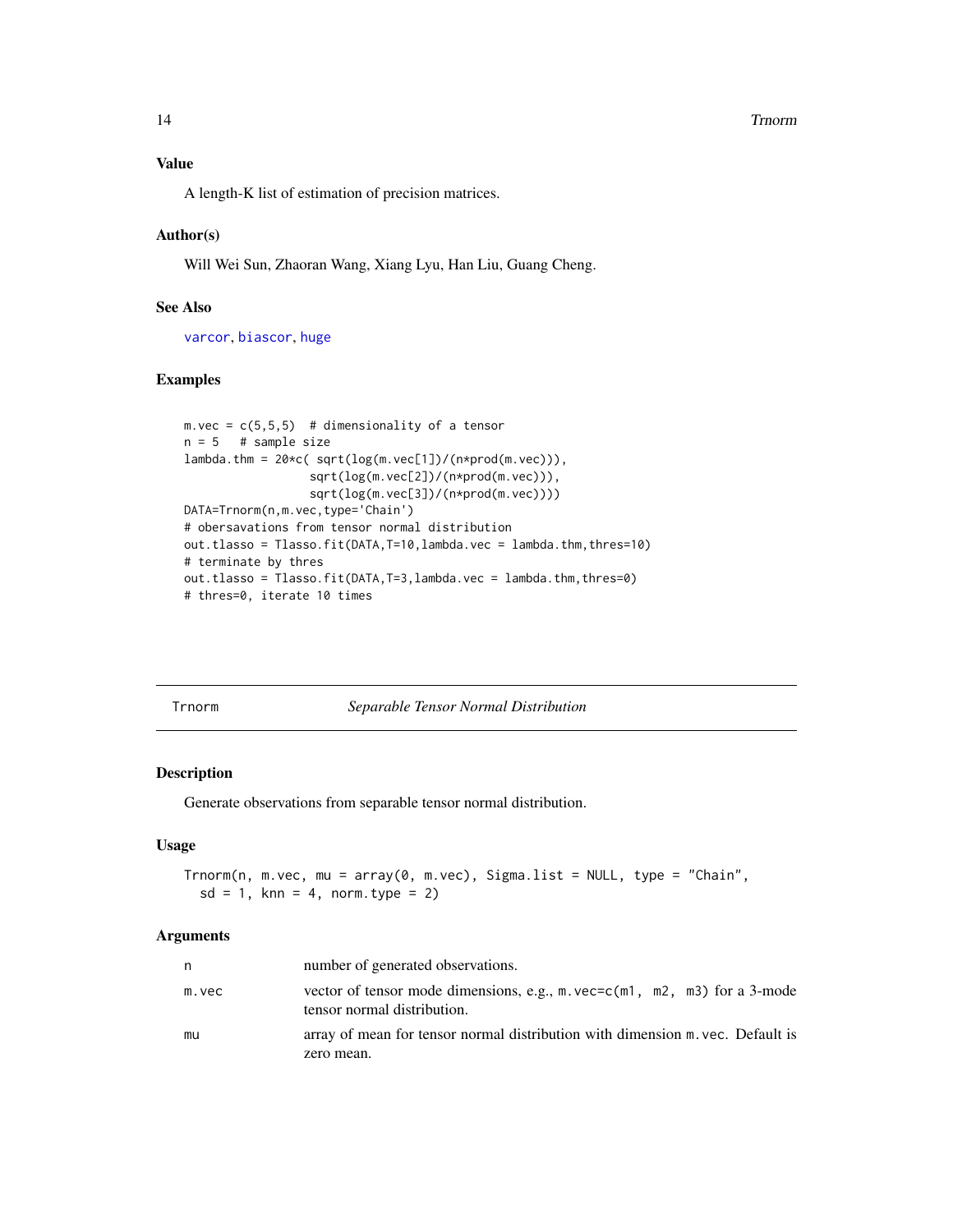#### <span id="page-14-0"></span>varcor and the contract of the contract of the contract of the contract of the contract of the contract of the contract of the contract of the contract of the contract of the contract of the contract of the contract of the

| Sigma.list | list of covariance matrices in mode sequence. Default is NULL.                                                                                                                     |
|------------|------------------------------------------------------------------------------------------------------------------------------------------------------------------------------------|
| type       | type of precision matrix, default is 'Chain'. Optional values are 'Chain' for tri-<br>angle graph and 'Neighbor' for nearest-neighbor graph. Useless if Sigma.list<br>is not NULL. |
| sd         | seed of random number generation, default is 1.                                                                                                                                    |
| knn        | sparsity of precision matrix, i.e., matrix is generated from a knn nearest-neighbor<br>graph. Default is 4. Useless if type='Chain' or Sigma. list is not NULL.                    |
| norm.type  | normalization method of precision matrix, i.e., $\Omega_{11} = 1$ if norm.type = 1 and<br>$\ \Omega\ _F = 1$ if norm.type = 2. Default value is 2.                                 |

# Details

This function generates obeservations from separable tensor normal distribution and returns a m1  $* \dots * mK * n$ array. If Sigma.list is not given, default distribution is from either triangle graph or nearestneighbor graph (depends on type).

# Value

An array with dimension m\_1  $*... * m_K * n$ .

# Author(s)

Will Wei Sun, Zhaoran Wang, Xiang Lyu, Han Liu, Guang Cheng.

# See Also

[ChainOmega](#page-2-1), [NeighborOmega](#page-9-1)

# Examples

```
m. vec = c(5, 5, 5) # dimensionality of a tensor
n = 5 # sample size
DATA=Trnorm(n,m.vec,type='Chain')
# a 5*5*5*10 array of oberservation from 5*5*5 separable tensor
# normal distribtuion with mean zero and
# precision matrices from triangle graph
```
<span id="page-14-1"></span>varcor *Variance Correction of Sample Covariance of Residuals*

# Description

Generate variance correction term of sample covariance of residuals described in [Sun et al. \(2016\).](http://arxiv.org/abs/1609.04522)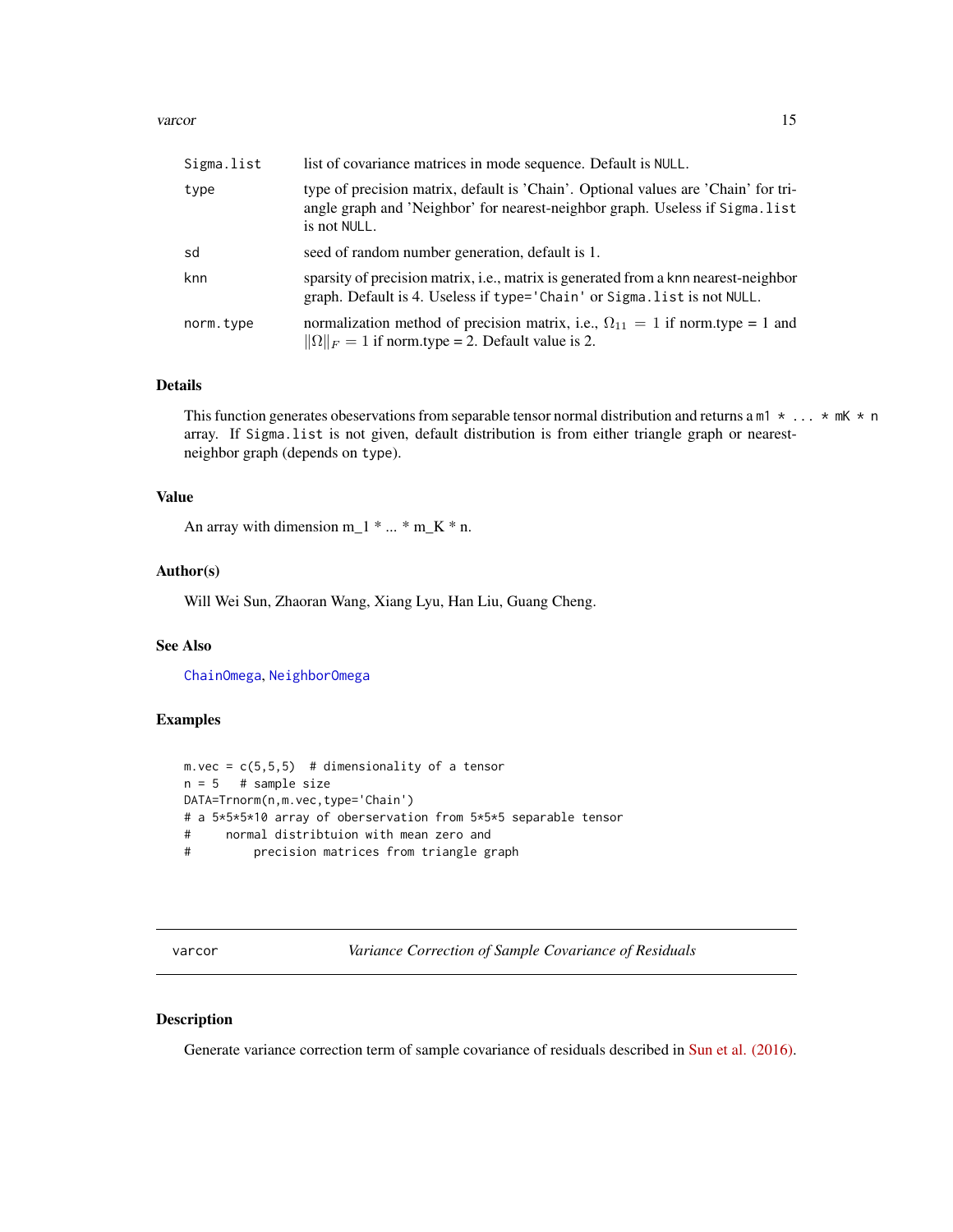#### <span id="page-15-0"></span>Usage

varcor(data, Omega.list, k = 1)

#### Arguments

| data       | tensor object stored in a m1 $*$ m2 $*$ $*$ mK $*$ n array, where n is sample size<br>and mk is dimension of the kth tensor mode.                                                                                                                                         |
|------------|---------------------------------------------------------------------------------------------------------------------------------------------------------------------------------------------------------------------------------------------------------------------------|
| Omega.list | list of precision matrices of tensor, i.e., $Omega$ . list $[E X]$ is precision matrix<br>for the kth tensor mode, $k \in \{1, , K\}$ . Elements in Omega. list are true<br>precision matrices or estimation of the true ones, the latter can be output of<br>Tlasso.fit. |
| k          | index of interested mode, default is 1.                                                                                                                                                                                                                                   |

# Details

This function computes variance correction term of sample covariance of residuals and is utilized to normalize test statistic into standord normal, see [Sun et al. \(2016\).](http://arxiv.org/abs/1609.04522)

#### Value

A scalar of variance correction for the kth mode.

# Author(s)

Will Wei Sun, Zhaoran Wang, Xiang Lyu, Han Liu, Guang Cheng.

# See Also

[varcor](#page-14-1), [biascor](#page-1-1), [covres](#page-3-1)

# Examples

```
m. vec = c(5,5,5) # dimensionality of a tensor
n = 5 # sample size
k=1 # index of interested mode
lambda.thm = 20*c(sqrtlog(m.vec[1])/(n*prod(m.vec))),
                  sqrt(log(m.vec[2])/(n*prod(m.vec))),
                   sqrt(log(m.vec[3])/(n*prod(m.vec))))
DATA=Trnorm(n,m.vec,type='Chain')
# obersavations from tensor normal distribution
out.tlasso = Tlasso.fit(DATA,T=1,lambda.vec = lambda.thm)
# output is a list of estimation of precision matrices
rho=covres(DATA, out.tlasso, k = k)# sample covariance of residuals, including diagnoal
varpi2=varcor(DATA, out.tlasso, k = k)
```
# variance correction term for kth mode's sample covariance of residuals